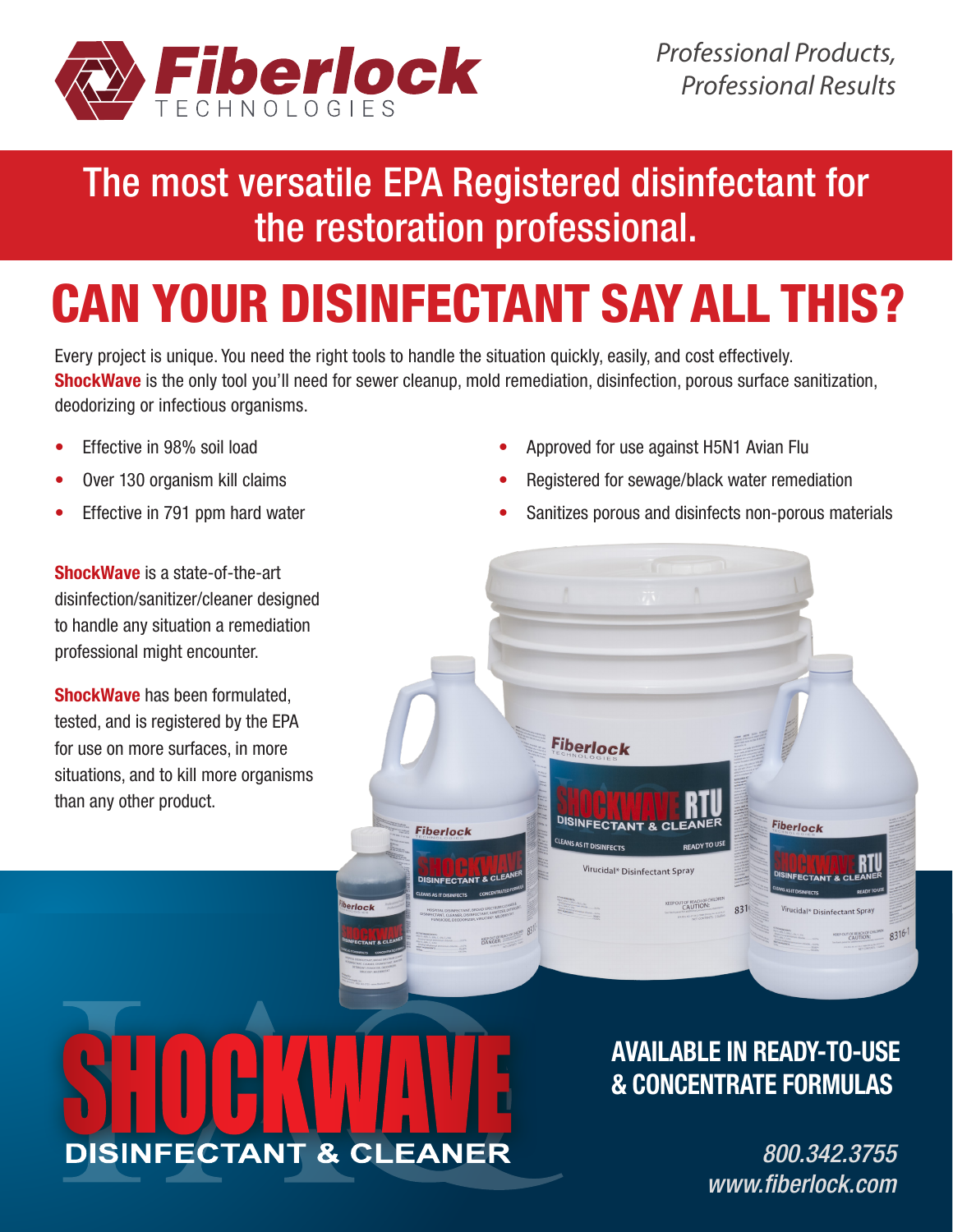

#### CONCENTRATED FORMULA

#### EPA REGISTERED WITH OVER 130 ORGANISM KILL CLAIMS

#### EPA Registration # 61178-1-73884 Revised Date: October 11, 2005

| 1. Acinetobacter calcoaceticus var anitratus _____ Gram negative clinical isolate<br>2. Acinetobacter calcoaceticus var lwoffii_________ Gram negative clinical isolate |                                                         |  |
|-------------------------------------------------------------------------------------------------------------------------------------------------------------------------|---------------------------------------------------------|--|
| 3. Actinobacillus pleuropneumoniae ______________ ATCC 27088                                                                                                            |                                                         |  |
| 4. Actinomyces pyogenes ___________________________ ATCC 19411                                                                                                          |                                                         |  |
|                                                                                                                                                                         |                                                         |  |
|                                                                                                                                                                         |                                                         |  |
|                                                                                                                                                                         |                                                         |  |
|                                                                                                                                                                         |                                                         |  |
| 9. Avian Influenza/Turkey Wisconsin Virus _________ ATCC VR798                                                                                                          |                                                         |  |
|                                                                                                                                                                         |                                                         |  |
| 10. Bacillus cereus<br>11. Bacteroides fragilis<br><u> 11. Bacteroides fragilis</u>                                                                                     |                                                         |  |
| 12. Bordetella bronchiseptica<br>13. Bordetella bronchiseptica<br>13. Bordetella bronchiseptica<br>2. ATCC 19395                                                        |                                                         |  |
|                                                                                                                                                                         |                                                         |  |
| 14. Bovine viral diarrhoea virus (BVDV) __________ X800 strain                                                                                                          |                                                         |  |
| 15. Brevibacterium ammoniagenes _____________ GBL strain                                                                                                                |                                                         |  |
| 16. Brevundimonas diminuta ________________________ Gram negative clinical isolate                                                                                      |                                                         |  |
| 17. Burkholderia cepacia _______________________________ Gram negative clinical isolate                                                                                 |                                                         |  |
| 18. Burkholderia pickettii _____________________________ ATCC 49729                                                                                                     |                                                         |  |
| 19. Campylobacter jejuni _________________________ ATCC 29428                                                                                                           |                                                         |  |
| 20. Candida albicans ___________________________________ AIDS patient isolate                                                                                           |                                                         |  |
| 21. Canine Coronavirus _________________________________ ATCC VR809, Strain 17                                                                                          |                                                         |  |
| 23. Canine Herpesvirus ____________________________ ATCC VR522                                                                                                          |                                                         |  |
|                                                                                                                                                                         |                                                         |  |
|                                                                                                                                                                         |                                                         |  |
|                                                                                                                                                                         |                                                         |  |
| 26. Corynebacterium pseudotuberculosis _______ ATCC 19410                                                                                                               |                                                         |  |
| 27. Cryptococcus neoformans _____________________ AIDS patient isolate                                                                                                  |                                                         |  |
|                                                                                                                                                                         |                                                         |  |
|                                                                                                                                                                         |                                                         |  |
| 30. Enterobacter agglomerans ____________________ Gram negative clinical isolate                                                                                        |                                                         |  |
| 31. Enterobacter agglomerans ___________________ Antibiotic resistant gram negative rod                                                                                 |                                                         |  |
| 32. Enterobacter cloacae ______________________________ Gram negative clinical isolate                                                                                  |                                                         |  |
| 33. Enterobacter gergoviae _______________________ Gram negative clinical isolate                                                                                       |                                                         |  |
| 34. Enterobacter liquefaciens _____________________Gram negative clinical isolate                                                                                       |                                                         |  |
| 35. Enterococcus aerogenes ___________________ GBL strain                                                                                                               |                                                         |  |
|                                                                                                                                                                         |                                                         |  |
| 37. Enterococcus faecalis<br>28. Enterococcus faecalis<br>28. Enterococcus faecalis<br>29. Enterococcus faceium<br>29. Enterococcus faceium                             |                                                         |  |
| 38. Enterococcus faecium __________________________ ATCC 6569                                                                                                           |                                                         |  |
|                                                                                                                                                                         |                                                         |  |
| 40. Equine Herpesvirus __________________________________ ATCC VR700                                                                                                    |                                                         |  |
| 41. Equine Influenza Virus A ___________________________ ATCC VR297                                                                                                     |                                                         |  |
| 42. Escherichia vulneris ________________________ Wildtype isolate                                                                                                      |                                                         |  |
| 43. Escherichia coli _________________________________ GBL 101 strains                                                                                                  |                                                         |  |
|                                                                                                                                                                         |                                                         |  |
| 45. Escherichia coli (Urinary) __________________________Gram negative clinical isolate                                                                                 |                                                         |  |
| 46. Escherichia coli (Wound)<br>47. Escherichia coli 0157:H7<br>2000 - ATCC 35150                                                                                       |                                                         |  |
|                                                                                                                                                                         |                                                         |  |
| 48. Feline Calicivirus ________________________________ Upjohn Company strain                                                                                           |                                                         |  |
| 49. Feline Infectious Peritonitis Virus _______________ ATCC VR990                                                                                                      |                                                         |  |
| 50. Flavobacterium meningosepticum Gram negative clinical isolate<br><b>51.</b> Haemophilus influenzae                                                                  | ATCC 10211                                              |  |
| 52. Hafnia alvei                                                                                                                                                        | _ Gram negative clinical isolate                        |  |
| <b>53.</b> HCV (Hepatitis C Virus)                                                                                                                                      | <b>BVDV Surrogate</b>                                   |  |
| 54. Herpes Simplex Virus type 1*                                                                                                                                        | $\_$ ATCC VR260                                         |  |
| 55. Herpes Simplex Virus type 2*                                                                                                                                        | ATCC VR734                                              |  |
| 56. Human Coronavirus @ 98% Organic Soil Load                                                                                                                           |                                                         |  |
| Tolerance/400 ppm Hard Water                                                                                                                                            | ATCC VR740, Strain 229E                                 |  |
| 57. Human Hepatitis B Virus (HHBV)                                                                                                                                      | New York Blood Center: Dr. Fred Prince's laboratory     |  |
| <b>58.</b> Human Immunodeficiency Virus*                                                                                                                                | (HIV-1) AIDS Virus UMDNJ: Dr. James Oleske's laboratory |  |
| 59. Infectious Bovine Rhinotracheitis (IBR) Virus __ ATCC VR188                                                                                                         |                                                         |  |
| 60. Influenza A/Brazil (H1N1) Virus _______________ New Jersey Department of Health strain                                                                              |                                                         |  |
| 61. Influenza A Victoria (H3N2) Virus                                                                                                                                   | ATCC VR822, HoffmanLaRoche, Pool #28                    |  |
| 62. Influenza A2/Japan/305 (H2N2) Virus _________ ATCC VR100                                                                                                            |                                                         |  |
|                                                                                                                                                                         | Allen strain VR102                                      |  |
| 64. Influenza C Virus __________________________________ Taylor strain VR104                                                                                            |                                                         |  |
| 65. Klebsiella oxytoca _________________________________ Gram negative clinical isolate<br>66. Klebsiella oxytoca                                                       | Antibiotic resistant gram negative rod                  |  |
| 67. Klebsiella pneumoniae _________________________ Antibiotic resistant gram negative rod                                                                              |                                                         |  |
| 68. Klebsiella pneumoniae _________________________Gram negative clinical isolate                                                                                       |                                                         |  |
| 69. Klebsiella Pneumoniae type 1                                                                                                                                        | ATCC 700603 Antibiotic resistant gram negative rod      |  |
|                                                                                                                                                                         |                                                         |  |

| <b>70.</b> Klebsiella pneumoniae<br><b>ATCC 4352</b>                                                                                                                                                                                                                                 |                                                     |
|--------------------------------------------------------------------------------------------------------------------------------------------------------------------------------------------------------------------------------------------------------------------------------------|-----------------------------------------------------|
| 71. Listeria monocytogenes                                                                                                                                                                                                                                                           | <b>ATCC 984</b>                                     |
|                                                                                                                                                                                                                                                                                      |                                                     |
| 73. Measles Virus*<br>ATCC VR24                                                                                                                                                                                                                                                      |                                                     |
| <b>74.</b> Micrococcus luteus <b>Contract Contract Contract Contract Contract Contract Contract Contract Contract Contract Contract Contract Contract Contract Contract Contract Contract Contract Contract Contract Contract Contrac</b>                                            |                                                     |
|                                                                                                                                                                                                                                                                                      |                                                     |
| <b>75.</b> Morganella morganii <b>Christianus Community Community Community Community Community Community Community Community Community Community Community Community Community Community Community Community Community Community Com</b>                                            |                                                     |
|                                                                                                                                                                                                                                                                                      |                                                     |
|                                                                                                                                                                                                                                                                                      |                                                     |
|                                                                                                                                                                                                                                                                                      |                                                     |
| <b>77.</b> Newcaste Disease virus<br><b>78.</b> Parainfluenza Virus type 1*<br><b>79.</b> Pasteurella haemolyticus<br><b>80.</b> Penicillium chermesinum $\frac{0}{2}$<br><b>81.</b> Penicillium oxaicum $\frac{0}{2}$<br><b>82.</b> Penicillium spinulosum<br><b>82.</b> Penicilliu |                                                     |
|                                                                                                                                                                                                                                                                                      |                                                     |
|                                                                                                                                                                                                                                                                                      |                                                     |
|                                                                                                                                                                                                                                                                                      |                                                     |
|                                                                                                                                                                                                                                                                                      |                                                     |
| 84. Porcine Parvovirus <b>84. Porcine Parvovirus 64. Porcine Parvovirus</b>                                                                                                                                                                                                          |                                                     |
| 85. Porcine Respiratory & Reproductive Syndrome Virus __ GBL strain                                                                                                                                                                                                                  |                                                     |
|                                                                                                                                                                                                                                                                                      |                                                     |
|                                                                                                                                                                                                                                                                                      |                                                     |
| 88. Proteus vulgaris ________________________________Gram negative clinical isolate                                                                                                                                                                                                  |                                                     |
| 89. Pseudomonas aeruginosa ________________________________AIDS patient isolate                                                                                                                                                                                                      |                                                     |
| 90. Pseudomonas aeruginosa _______________________Gram negative clinical isolate                                                                                                                                                                                                     |                                                     |
|                                                                                                                                                                                                                                                                                      |                                                     |
|                                                                                                                                                                                                                                                                                      |                                                     |
|                                                                                                                                                                                                                                                                                      |                                                     |
| <b>93.</b> Pseudomonas fluorescens<br><b>94.</b> Pseudomonas pseudomallei<br><b>94.</b> Pseudomonas pseudomallei<br><b>94.</b> Gram negative clinical isolate                                                                                                                        |                                                     |
| 95. Pseudomonas putida Gram negative clinical isolate                                                                                                                                                                                                                                |                                                     |
| 96. Pseudomonas stutzeri ___________________________Gram negative clinical isolate                                                                                                                                                                                                   |                                                     |
| 97. Pseudorabies Virus*<br><b>ATCC VR135</b>                                                                                                                                                                                                                                         |                                                     |
|                                                                                                                                                                                                                                                                                      |                                                     |
|                                                                                                                                                                                                                                                                                      |                                                     |
| <b>100. Rotavirus Strain</b>                                                                                                                                                                                                                                                         | WA , obtained from the University of Ottawa, Canada |
| 101. Salmonella choleraesuis @ 98% Organic Soil Load                                                                                                                                                                                                                                 |                                                     |
| Tolerance/791 ppm Hard Water________________________ATCC 10708                                                                                                                                                                                                                       |                                                     |
|                                                                                                                                                                                                                                                                                      | ATCC 19214 Antibiotic resistant gram negative rod   |
| <b>103.</b> Salmonella typhi                                                                                                                                                                                                                                                         | ATCC 6539                                           |
| 104. Salomonella schottmuelleri _______________________GBL strain                                                                                                                                                                                                                    |                                                     |
|                                                                                                                                                                                                                                                                                      | Gram negative clinical isolate                      |
| 106. Shigella dysenteriae                                                                                                                                                                                                                                                            | <b>GBL strain</b>                                   |
| 107. Sphingomonas paucimobilis                                                                                                                                                                                                                                                       | Gram negative clinical isolate                      |
| 108. Staphylococcus aureus @ 98% Organic Soil Load                                                                                                                                                                                                                                   |                                                     |
| Tolerance/791 ppm Hard Water ___________________Gram positive clinical isolate                                                                                                                                                                                                       |                                                     |
|                                                                                                                                                                                                                                                                                      | Toxic shock strain                                  |
|                                                                                                                                                                                                                                                                                      |                                                     |
| 110. Staphylococcus aureus _______________________________AIDS patient isolate                                                                                                                                                                                                       |                                                     |
| 111. Staphylococcus aureus _____________________________ATCC 33591 METHICILLIN resistant                                                                                                                                                                                             |                                                     |
|                                                                                                                                                                                                                                                                                      |                                                     |
|                                                                                                                                                                                                                                                                                      |                                                     |
|                                                                                                                                                                                                                                                                                      |                                                     |
| 115. Staphylococcus epidermidis<br>115. Staphylococcus epidermidis<br>116. Staphylococcus epidermidis<br>117. Staphylococcus epidermidis<br>117. Staphylococcus hominis<br>117. Staphylococcus hominis<br>ATCC 29885                                                                 |                                                     |
|                                                                                                                                                                                                                                                                                      |                                                     |
|                                                                                                                                                                                                                                                                                      |                                                     |
| 118. Staphylococcus saprophyticus _____________________Gram positive clinical isolate                                                                                                                                                                                                |                                                     |
| 119. Staphylococcus simulans<br>ATCC 11631                                                                                                                                                                                                                                           |                                                     |
| 120. Stenotrophonas maltophilia                                                                                                                                                                                                                                                      | <b>Clinical isolate</b>                             |
| 121. Streptococcus hemolyticus                                                                                                                                                                                                                                                       | Gram positive clinical isolate                      |
| 122. Streptococcus equi var equi                                                                                                                                                                                                                                                     | ATCC 33398                                          |
| <b>123.</b> Streptococcus equi var zooepidermicus ATCC 43079                                                                                                                                                                                                                         |                                                     |
| 124. Streptococcus pneumoniae                                                                                                                                                                                                                                                        | _AIDS patient isolate                               |
|                                                                                                                                                                                                                                                                                      |                                                     |
| <b>126.</b> Streptococcus pyogenes<br><u>a sa sa</u>                                                                                                                                                                                                                                 | ATCC 19615                                          |
| 127. Streptococcus pyogenes Bird M3                                                                                                                                                                                                                                                  | <b>Clinical Isolate</b>                             |
|                                                                                                                                                                                                                                                                                      | <b>GBL strain</b>                                   |
| <b>129.</b> T1 bacteriophage                                                                                                                                                                                                                                                         | _ATCC 11303B1                                       |
| 130. T4 bacteriophage                                                                                                                                                                                                                                                                | ATCC 11303B4                                        |
| 131. Transmissible Gastroenteritis (TGE) Virus=                                                                                                                                                                                                                                      | ATCC VR763                                          |
| <b>132.</b> Trichophyton mentagrophytes $@$ ~100 %                                                                                                                                                                                                                                   |                                                     |
| Organic Soil Load Tolerance/395 ppm Hard Water ATCC 9533                                                                                                                                                                                                                             |                                                     |
| 133. Ulocladium sp. <sup>00</sup><br><u> 1989 - Johann Barnett, fransk politiker</u>                                                                                                                                                                                                 | <b>Environmental fungus</b>                         |
| <b>134.</b> Vaccinia Virus                                                                                                                                                                                                                                                           |                                                     |
|                                                                                                                                                                                                                                                                                      | Hoffmann LaRoche, Pool 57                           |
| 135. Vesicular Stomatitis Virus                                                                                                                                                                                                                                                      | <b>GBL</b> strain                                   |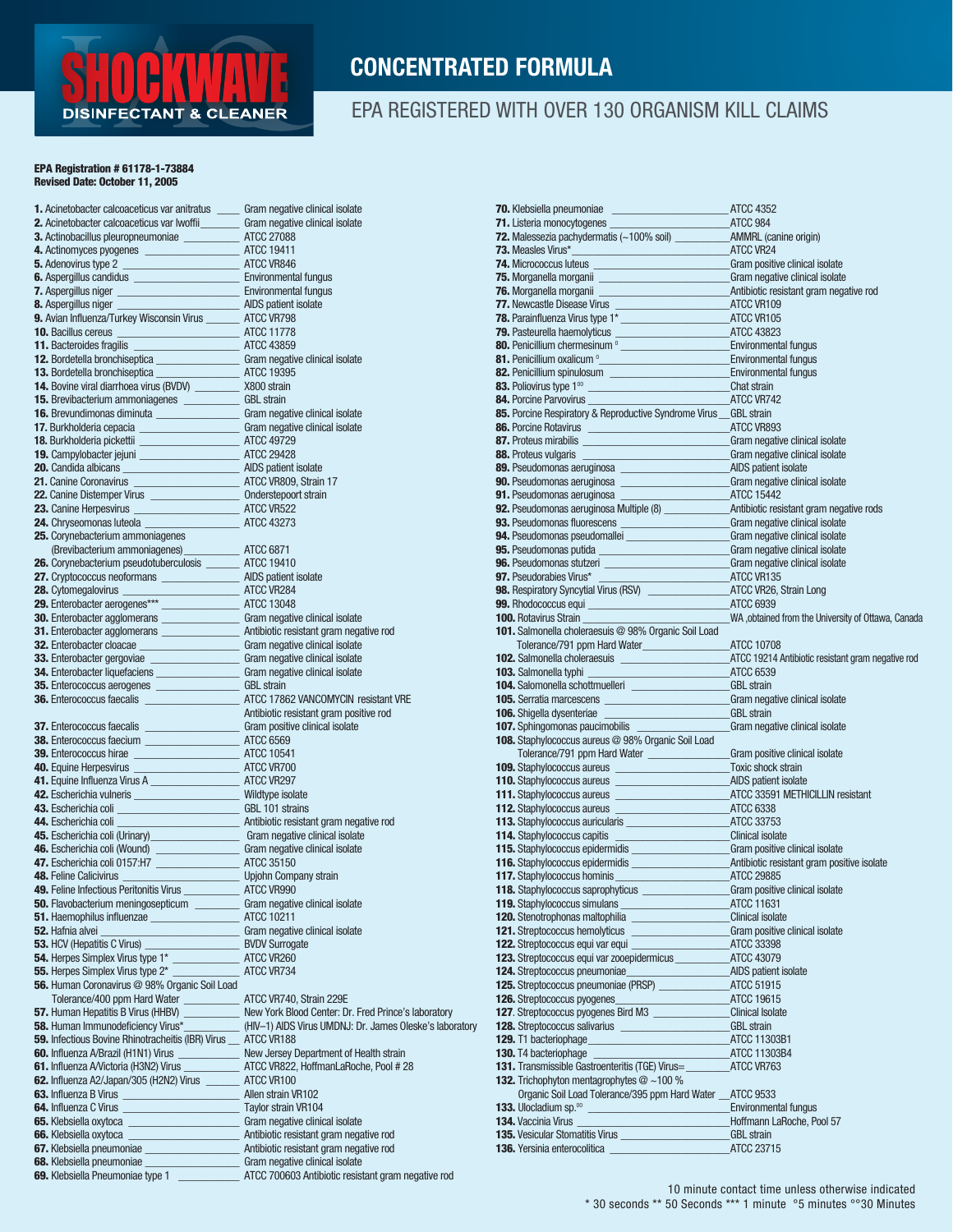#### **RTU** Æ **DISINFECTANT & CLEANER**

#### READY-TO-USE FORMULA

#### EPA REGISTERED WITH OVER 130 ORGANISM KILL CLAIMS

#### EPA Registration # 61178-2-73884 Revised Date: October 27, 2005

| 1. Acinetobacter calcoaceticus var anitratus                                                                                                                                                                                                 | Gram negative clinical isolate              | 66. Legionella pneumophila                                                                                                                                                                                                                                                                 | <b>GBL</b> strain                                     |
|----------------------------------------------------------------------------------------------------------------------------------------------------------------------------------------------------------------------------------------------|---------------------------------------------|--------------------------------------------------------------------------------------------------------------------------------------------------------------------------------------------------------------------------------------------------------------------------------------------|-------------------------------------------------------|
| 1. Achielolater calculaterus variantials<br>2. Achielolater calculaterus variantials<br>3. Actinomyces pyogenes<br>4. Actinomyces pyogenes<br>4. Actinomyces pyogenes<br>4. Actinomyces pyogenes<br>4. Actinomyces pyogenes<br>4. Actinomyce |                                             |                                                                                                                                                                                                                                                                                            |                                                       |
|                                                                                                                                                                                                                                              |                                             |                                                                                                                                                                                                                                                                                            |                                                       |
|                                                                                                                                                                                                                                              |                                             |                                                                                                                                                                                                                                                                                            |                                                       |
|                                                                                                                                                                                                                                              |                                             | <b>68.</b> Measles Virus<br><b>69.</b> Micrococcus luteus<br><b>69.</b> Micrococcus luteus<br><b>70.</b> Morganella morganii<br><b>71.</b> Morganella morganii<br><b>71.</b> Morganella morganii<br><b>72.</b> Neisseria gonorrhoeae<br><b>72.</b> Neisseria gonorrhoeae<br><b>73.</b> New |                                                       |
|                                                                                                                                                                                                                                              |                                             |                                                                                                                                                                                                                                                                                            |                                                       |
|                                                                                                                                                                                                                                              |                                             |                                                                                                                                                                                                                                                                                            |                                                       |
|                                                                                                                                                                                                                                              |                                             |                                                                                                                                                                                                                                                                                            |                                                       |
|                                                                                                                                                                                                                                              |                                             |                                                                                                                                                                                                                                                                                            |                                                       |
|                                                                                                                                                                                                                                              |                                             |                                                                                                                                                                                                                                                                                            |                                                       |
|                                                                                                                                                                                                                                              |                                             |                                                                                                                                                                                                                                                                                            |                                                       |
|                                                                                                                                                                                                                                              |                                             |                                                                                                                                                                                                                                                                                            |                                                       |
|                                                                                                                                                                                                                                              |                                             |                                                                                                                                                                                                                                                                                            |                                                       |
|                                                                                                                                                                                                                                              |                                             |                                                                                                                                                                                                                                                                                            |                                                       |
|                                                                                                                                                                                                                                              |                                             |                                                                                                                                                                                                                                                                                            |                                                       |
|                                                                                                                                                                                                                                              |                                             |                                                                                                                                                                                                                                                                                            |                                                       |
|                                                                                                                                                                                                                                              |                                             | 81. Proteus mirabilis<br>Estado de Gram negative clinical isolate<br>82. Proteus vulgaris<br>Estado de Gram negative clinical isolate<br>AIDS patient isolate<br>AIDS patient isolate                                                                                                      |                                                       |
|                                                                                                                                                                                                                                              |                                             |                                                                                                                                                                                                                                                                                            |                                                       |
|                                                                                                                                                                                                                                              |                                             |                                                                                                                                                                                                                                                                                            |                                                       |
|                                                                                                                                                                                                                                              |                                             |                                                                                                                                                                                                                                                                                            |                                                       |
|                                                                                                                                                                                                                                              |                                             |                                                                                                                                                                                                                                                                                            |                                                       |
|                                                                                                                                                                                                                                              |                                             |                                                                                                                                                                                                                                                                                            |                                                       |
|                                                                                                                                                                                                                                              |                                             | <b>84.</b> Pseudomonas aeruginosa <b>anticerium de Caracteristant</b> Gram negative clinical isolate<br><b>85.</b> Pseudomonas aeruginosa <b>acrossitants</b> are a ATCC 15442<br><b>86.</b> Pseudomonas aeruginosa <b>acrossitants</b> antibiotic resistant Gra                           |                                                       |
|                                                                                                                                                                                                                                              |                                             |                                                                                                                                                                                                                                                                                            | Generated efficacy data being submitted to the US EPA |
|                                                                                                                                                                                                                                              |                                             |                                                                                                                                                                                                                                                                                            |                                                       |
| 10. Bacilius cereus $\frac{1}{24}$ . The Bracching of the state of the state of the US EPA<br>11. Bachdonics ranging and the US EPA<br>12. Bordelella bronchiseptica Care may be thin a being submitted to the US EPA<br>12. Bordelella      | efficacy data being submitted to the US EPA | 38. Pseudomonas fluorescens<br>39. Pseudomonas pseudomallei<br>39. Pseudomonas pseudomallei<br>39. Pseudomonas putida<br>31. Pseudomonas stutzeri<br>32. Pseudorabies Virus*<br>32. Pseudorabies Virus*<br>33. Respiratory Syncytial Virus (                                               |                                                       |
|                                                                                                                                                                                                                                              |                                             |                                                                                                                                                                                                                                                                                            |                                                       |
|                                                                                                                                                                                                                                              |                                             |                                                                                                                                                                                                                                                                                            |                                                       |
|                                                                                                                                                                                                                                              |                                             |                                                                                                                                                                                                                                                                                            |                                                       |
|                                                                                                                                                                                                                                              |                                             |                                                                                                                                                                                                                                                                                            |                                                       |
|                                                                                                                                                                                                                                              |                                             |                                                                                                                                                                                                                                                                                            |                                                       |
|                                                                                                                                                                                                                                              |                                             |                                                                                                                                                                                                                                                                                            | efficacy data being submitted to the US EPA           |
|                                                                                                                                                                                                                                              |                                             |                                                                                                                                                                                                                                                                                            |                                                       |
|                                                                                                                                                                                                                                              |                                             |                                                                                                                                                                                                                                                                                            | WA obtained from the University of Ottawa, Canada -   |
|                                                                                                                                                                                                                                              |                                             |                                                                                                                                                                                                                                                                                            | Generated efficacy data being submitted to the US EPA |
|                                                                                                                                                                                                                                              |                                             |                                                                                                                                                                                                                                                                                            |                                                       |
|                                                                                                                                                                                                                                              |                                             |                                                                                                                                                                                                                                                                                            |                                                       |
|                                                                                                                                                                                                                                              |                                             |                                                                                                                                                                                                                                                                                            | Generated efficacy data being submitted to the US EPA |
|                                                                                                                                                                                                                                              |                                             |                                                                                                                                                                                                                                                                                            | ATCC 6539                                             |
|                                                                                                                                                                                                                                              |                                             | <b>99.</b> Salomonella schuttnuelleri<br>100. Serratia marcescens<br>101. Shigella dysenteriae<br>102. Sphingomonas paucimobilis<br>103. Staphylococcus aureus<br>103. Staphylococcus aureus<br>103. Staphylococcus aureus<br>103. Staphylococcus                                          |                                                       |
|                                                                                                                                                                                                                                              |                                             |                                                                                                                                                                                                                                                                                            |                                                       |
|                                                                                                                                                                                                                                              |                                             |                                                                                                                                                                                                                                                                                            |                                                       |
|                                                                                                                                                                                                                                              |                                             |                                                                                                                                                                                                                                                                                            |                                                       |
|                                                                                                                                                                                                                                              |                                             |                                                                                                                                                                                                                                                                                            |                                                       |
|                                                                                                                                                                                                                                              |                                             |                                                                                                                                                                                                                                                                                            |                                                       |
|                                                                                                                                                                                                                                              |                                             | 104. Staphylococcus aureus<br>105. Staphylococcus aureus<br>105. Staphylococcus aureus<br>106. Staphylococcus aureus<br>106. Staphylococcus aureus<br>106. Staphylococcus aureus<br>106. Staphylococcus aureus<br>107. ATCC 6338 - Generated                                               |                                                       |
|                                                                                                                                                                                                                                              |                                             |                                                                                                                                                                                                                                                                                            |                                                       |
|                                                                                                                                                                                                                                              |                                             |                                                                                                                                                                                                                                                                                            |                                                       |
|                                                                                                                                                                                                                                              |                                             |                                                                                                                                                                                                                                                                                            | being submitted to the US EPA                         |
|                                                                                                                                                                                                                                              |                                             |                                                                                                                                                                                                                                                                                            |                                                       |
|                                                                                                                                                                                                                                              |                                             |                                                                                                                                                                                                                                                                                            |                                                       |
|                                                                                                                                                                                                                                              |                                             |                                                                                                                                                                                                                                                                                            |                                                       |
|                                                                                                                                                                                                                                              |                                             |                                                                                                                                                                                                                                                                                            |                                                       |
| 48. Haemophilus influenzae _____________________ ATCC 10211- Generated efficacy data                                                                                                                                                         |                                             | 107. Staphylococcus aureus<br>108. Staphylococcus auricularis<br>109. Staphylococcus capitis<br>110. Staphylococcus epidermidis<br>111. Staphylococcus epidermidis<br>111. Staphylococcus epidermidis<br>111. Staphylococcus epidermidis<br>                                               |                                                       |
|                                                                                                                                                                                                                                              | being submitted to the US EPA               | <b>112.</b> Staphylococcus hominis                                                                                                                                                                                                                                                         | ATCC 29885                                            |
| 49. Hafnia alvei                                                                                                                                                                                                                             | Gram negative clinical isolate              | <b>113.</b> Staphylococcus saprophyticus                                                                                                                                                                                                                                                   | Gram positive clinical isolate                        |
| 50. Herpes Simplex Virus type 1*                                                                                                                                                                                                             | ATCC VR-260                                 | <b>114.</b> Staphylococcus simulans                                                                                                                                                                                                                                                        | <b>ATCC 11631</b>                                     |
| <b>51.</b> Herpes Simplex Virus type 2*                                                                                                                                                                                                      | ATCC VR-734                                 | 115. Stenotrophonas maltophilia                                                                                                                                                                                                                                                            | <b>Clinical isolate</b>                               |
| 52. Human Coronavirus 98% Soil Load                                                                                                                                                                                                          | ATCC VR-740 Strain 229E - Generated         | <b>116.</b> Streptococcus hemolyticus                                                                                                                                                                                                                                                      | Gram positive clinical isolate                        |
|                                                                                                                                                                                                                                              | efficacy data being submitted to the US EPA | 117. Streptococcus equi var equi                                                                                                                                                                                                                                                           | ATCC 33398                                            |
| 53. Human Hepatitis B Virus (HHBV)                                                                                                                                                                                                           | New York Blood Center: Dr. Fred Prince      | 118. Streptococcus equi var zooepidermicus                                                                                                                                                                                                                                                 | $\_$ ATCC 43079                                       |
| 54. Human Immunodeficiency Virus (HIV)*                                                                                                                                                                                                      | UMDNJ: Dr. James Oleske's laboratory        |                                                                                                                                                                                                                                                                                            |                                                       |
|                                                                                                                                                                                                                                              |                                             | <b>119.</b> Streptococcus pneumoniae                                                                                                                                                                                                                                                       | AIDS patient isolate                                  |
| <b>55.</b> Infectious Bovine Rhinotracheitis (IBR) Virus                                                                                                                                                                                     | ATCC VR-188                                 | <b>120.</b> Streptococcus pneumoniae (PRSP)                                                                                                                                                                                                                                                | ATCC 51915 - Generated efficacy data                  |
| 56. Influenza A/Brazil (H1N1) Virus                                                                                                                                                                                                          | New Jersey Department of Health strain      |                                                                                                                                                                                                                                                                                            | being submitted to the US EPA                         |
| <b>57.</b> Influenza A/Victoria (H2N2) Virus                                                                                                                                                                                                 | ATCC VR-822, Hoffman-LaRoche, Pool # 28     | <b>121.</b> Streptococcus pyogenes                                                                                                                                                                                                                                                         | ATCC 19615                                            |
| 58. Influenza A2/Japan/305 (H2N2) Virus**                                                                                                                                                                                                    | ATCC VR-100                                 | <b>122.</b> Streptococcus salivarius                                                                                                                                                                                                                                                       | <b>GBL</b> strain                                     |
| <b>59.</b> Influenza B Virus Allen strain*                                                                                                                                                                                                   | ATCC VR-102                                 | 123. T1 bacteriophage                                                                                                                                                                                                                                                                      | ATCC 11303-B1                                         |
| <b>60.</b> Influenza C Virus Taylor strain                                                                                                                                                                                                   | VR-104                                      | 124. T4 bacteriophage                                                                                                                                                                                                                                                                      | ATCC 11303-B4                                         |
| 61. Klebsiella oxytoca                                                                                                                                                                                                                       | Gram negative clinical isolate              | <b>125.</b> Transmissible Gastroenteritis                                                                                                                                                                                                                                                  | (TGE) Viru ATCC VR-763                                |
| 62. Klebsiella oxytoca                                                                                                                                                                                                                       | Antibiotic resistant gram negative rod      | <b>126.</b> Treponema pallidum                                                                                                                                                                                                                                                             | <b>ATCC 27087</b>                                     |
| <b>63.</b> Klebsiella pneumoniae                                                                                                                                                                                                             | Antibiotic resistant gram negative rod      | <b>127.</b> Trichophyton mentagrophytes                                                                                                                                                                                                                                                    | <b>ATCC 9533</b>                                      |
| 64. Klebsiella pneumoniae*                                                                                                                                                                                                                   | Gram negative clinical isolate              | 128. Ulocladium sp.º                                                                                                                                                                                                                                                                       | <b>Environmental fungus</b>                           |
| <b>65.</b> Klesiella pneumoniae                                                                                                                                                                                                              | ATCC 4352 - Generated efficacy              | <b>129.</b> Vaccinia Virus Hoffmann                                                                                                                                                                                                                                                        | LaRoche, Pool 57                                      |
|                                                                                                                                                                                                                                              | data being submitted to the US EPA          | 130. Yersinia enterocolitica                                                                                                                                                                                                                                                               | ATCC 23715                                            |